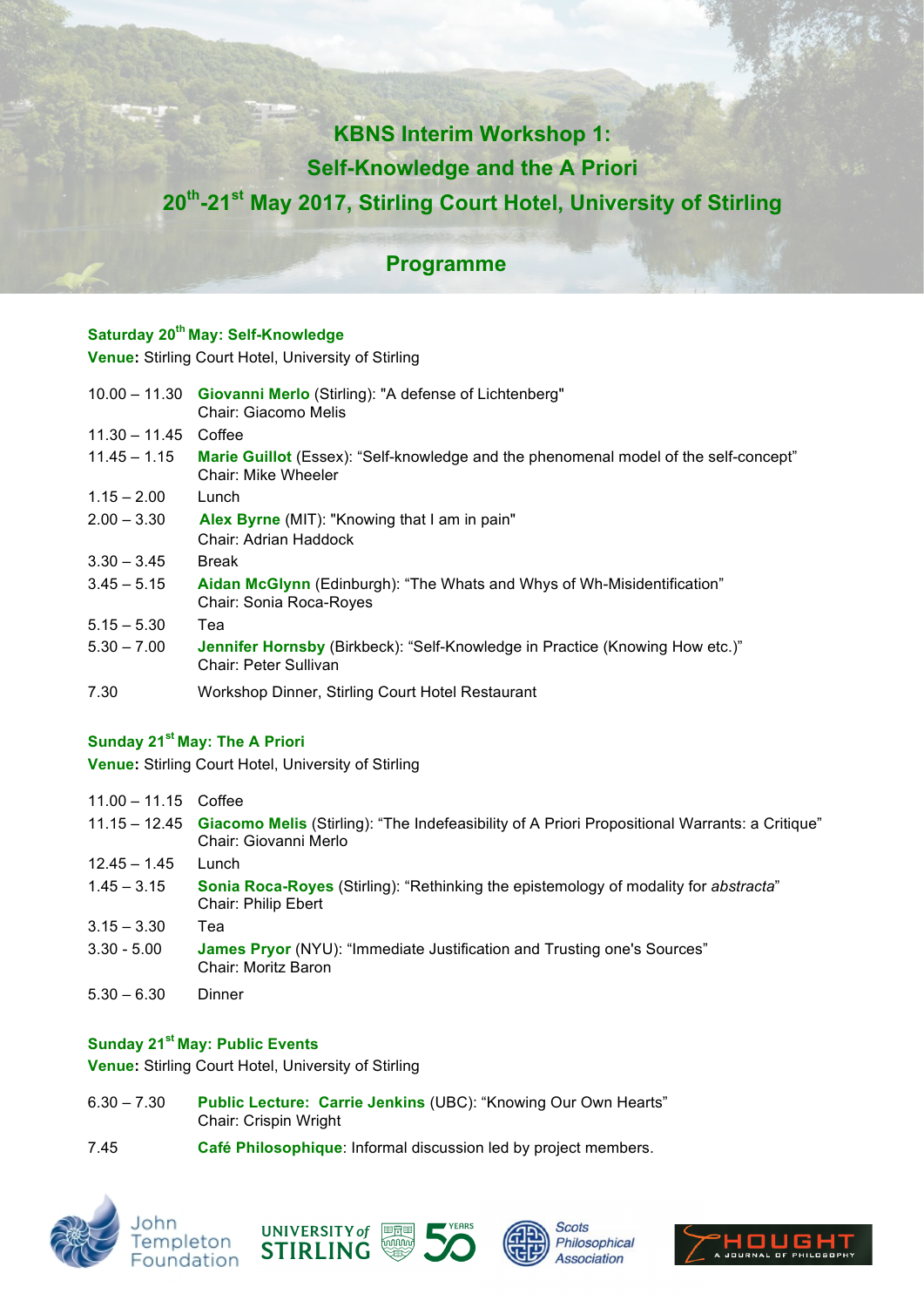## **Abstracts day 1**

#### **Giovanni Merlo** (Stirling): "A defense of Lichtenberg"

Cartesians and Lichtenbergians have diverging views of the deliverances of introspection. According to the Cartesians, a rational subject, competent with the relevant concepts, can come to know that he or she thinks – hence, that he or she exists – on the sole basis of his or her introspective awareness of his or her conscious thinking. According to the Lichtenbergians, this is not possible. This paper offers a defense of the Lichtenbergian position using Peacocke and Campbell's recent exchange on Descartes's *cogito* as a framework for discussion. A thought-experiment will be presented involving two communities with radically different conceptions of the metaphysics of the self. The purpose of the thought-experiment is to suggest that substantive metaphysical principles, whose truth cannot be known a priori or on the sole basis of introspection, form essential part of one's grounds for believing in one's own existence.

#### **Marie Guillot** (Essex): "Self-knowledge and the phenomenal model of the self-concept"

Reflective self-knowledge is made of judgments containing a self-concept, such as "I believe that climate change is real" or "I have a pain in my left shoulder". In accounting for the way that this concept works, a number of authors (including, but not only, Castañeda, Kapitan, Nida-Rümelin, Bermúdez, O'Brien) rely on the idea that subjects have a basic experience of self, and that the self-concept is rooted in this experience. However, these writers differ on several key points, including the nature of the relevant self-experience, the mechanism through which the self-concept is grounded in this experience, and the strength of the dependence of the concept on the experience.

In this paper, I propose that the framework of phenomenal concepts, made familiar by discussions of ordinary perceptual experiences, can be a helpful tool to disentangle different possible dependence claims, and to clarify and compare the options. I end by tentatively proposing one interpretation of the phenomenalconcept model which might fit the self-concept. Along the way, I discuss the extent to which the phenomenal approach can shed light on the semantic and epistemological features traditionally associated with the use of the self-concept.

#### **Alex Byrne** (MIT): "Knowing that I am in pain"

How do you know that you are in pain? Surprisingly, although pain is the philosopher's favorite example of a sensation, the question has received little sustained attention from philosophers. Part of the explanation might be that some philosophers think that it is in the very *nature* of pain to make itself known, in which case it's unclear what more could be said. Another part of the explanation might be that some other philosophers, under the influence of Wittgenstein, think that talk of "knowledge" here is misplaced. As Wittgenstein famously said: "It can't be said of me at all (except perhaps as a joke) that I *know* I am in pain. What is it supposed to mean—except perhaps that I *am* in pain?" Against both groups of philosophers, the paper argues for a substantive epistemological account, one that fits well with the contemporary scientific understanding of pain, although it fits badly with "commonsense".

#### **Aidan McGlynn** (Edinburgh): "The Whats and Whys of Wh-Misidentification"

This paper aims to offer an improved understanding of James Pryor's notions of wh-misidentification and immunity to wh-misidentification, as well as to defend them from prominent criticisms found in the literature and to argue for their philosophical significance. First, it responds to arguments due to Joel Smith and Annalisa Coliva that try to show that wh-misidentification is philosophically uninteresting, and perhaps even spurious. Second, it proposes refined characterizations of wh-misidentification and immunity to whmisidentification which improve in various ways on the characterisations that standardly figure in the literature, enabling us to see what unifies different varieties of misidentification while remaining mindful of potentially significant differences. Finally, it discusses one way in which such differences are significant, taking a cue once more from Pryor.

#### **Jennifer Hornsby** (Birkbeck): "Self-Knowledge in Practice (Knowing How etc.)"

I'll argue that questions about the nature of knowing how should be answered in philosophy, not linguistics. (a) Gilbert Ryle's conception of self-knowledge as requiring the "performance of higher order acts" prevented him from addressing such questions about knowing-how as arise in philosophy of mind and action. (b) Jason Stanley various misinterpretations of Ryle readily lead to his assumption that Ryle's anti-intellectualism is a thesis about *ascriptions* of knowledge.